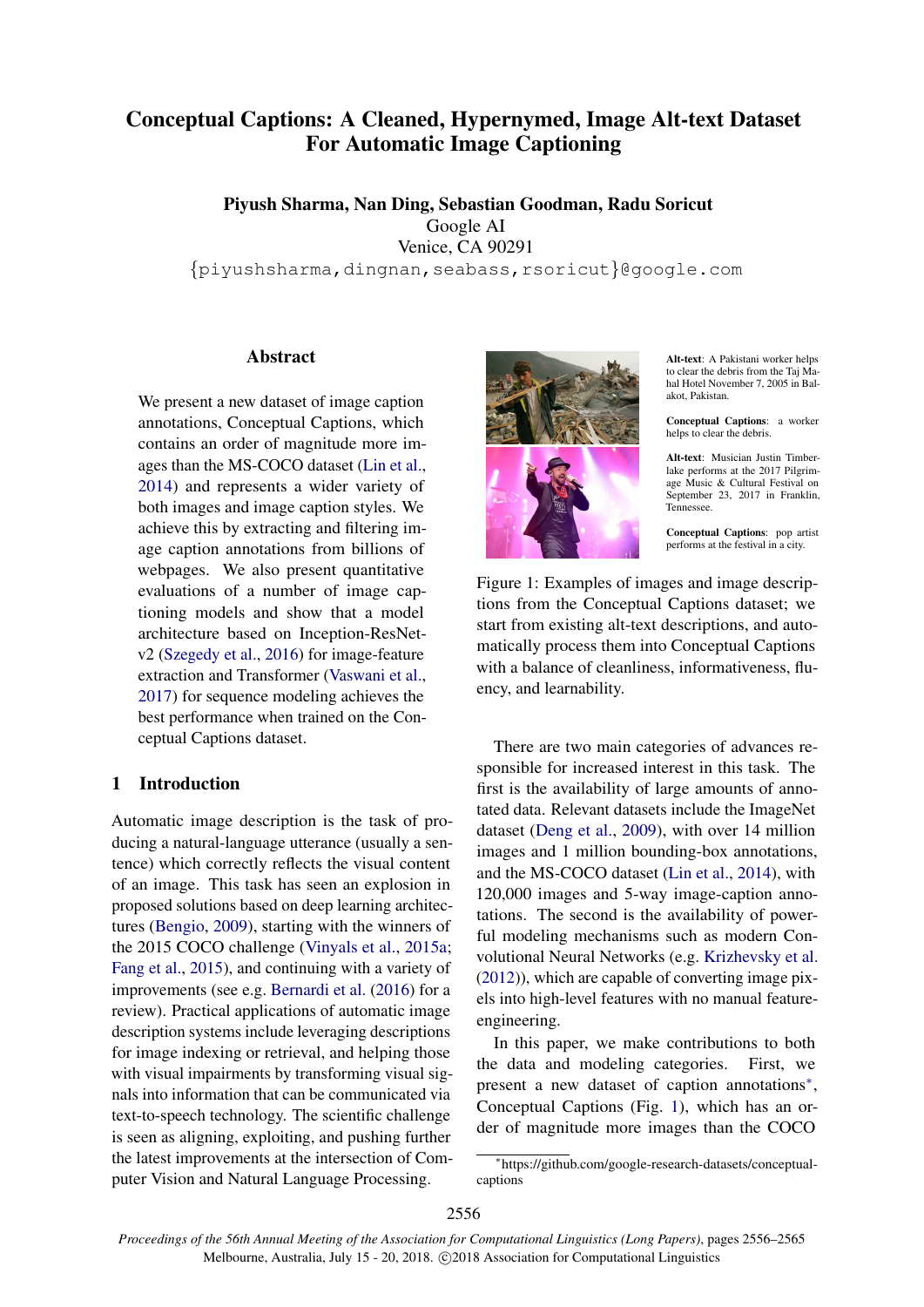dataset. Conceptual Captions consists of about 3.3M  $\langle image, description \rangle$  pairs. In contrast with the curated style of the COCO images, Conceptual Captions images and their raw descriptions are harvested from the web, and therefore represent a wider variety of styles. The raw descriptions are harvested from the Alt-text HTML attribute† associated with web images. We developed an automatic pipeline (Fig. 2) that extracts, filters, and transforms candidate image/caption pairs, with the goal of achieving a balance of cleanliness, informativeness, fluency, and learnability of the resulting captions.

As a contribution to the modeling category, we evaluate several image-captioning models. Based on the findings of Huang et al. (2016), we use Inception-ResNet-v2 (Szegedy et al., 2016) for image-feature extraction, which confers optimization benefits via residual connections and computationally efficient Inception units. For caption generation, we use both RNN-based (Hochreiter and Schmidhuber, 1997) and Transformerbased (Vaswani et al., 2017) models. Our results indicate that Transformer-based models achieve higher output accuracy; combined with the reports of Vaswani et al. (2017) regarding the reduced number of parameters and FLOPs required for training & serving (compared with RNNs), models such as T2T8x8 (Section 4) push forward the performance on image-captioning and deserve further attention.

## 2 Related Work

Automatic image captioning has a long history (Hodosh et al., 2013; Donahue et al., 2014; Karpathy and Fei-Fei, 2015; Kiros et al., 2015). It has accelerated with the success of Deep Neural Networks (Bengio, 2009) and the availability of annotated data as offered by datasets such as Flickr30K (Young et al., 2014) and MS-COCO (Lin et al., 2014).

The COCO dataset is not large (order of  $10^6$  images), given the training needs of DNNs. In spite of that, it has been very popular, in part because it offers annotations for images with non-iconic views, or non-canonical perspectives of objects, and therefore reflects the composition of everyday scenes (the same is true about Flickr30K (Young et al., 2014)). COCO annotations–category labeling, instance spotting, and instance segmentation– are done for all objects in an image, including those

in the background, in a cluttered environment, or partially occluded. Its images are also annotated with captions, i.e. sentences produced by human annotators to reflect the visual content of the images in terms of objects and their actions or relations.

A large number of DNN models for image caption generation have been trained and evaluated using COCO captions (Vinyals et al., 2015a; Fang et al., 2015; Xu et al., 2015; Ranzato et al., 2015; Yang et al., 2016; Liu et al., 2017; Ding and Soricut, 2017). These models are inspired by sequence-tosequence models (Sutskever et al., 2014; Bahdanau et al., 2015) but use CNN-based encodings instead of RNNs (Hochreiter and Schmidhuber, 1997; Chung et al., 2014). Recently, the Transformer architecture (Vaswani et al., 2017) has been shown to be a viable alternative to RNNs (and CNNs) for sequence modeling. In this work, we evaluate the impact of the Conceptual Captions dataset on the image captioning task using models that combine CNN, RNN, and Transformer layers.

Also related to this work is the Pinterest image and sentence-description dataset (Mao et al., 2016). It is a large dataset (order of  $10^8$  examples), but its text descriptions do not strictly reflect the visual content of the associated image, and therefore cannot be used directly for training image-captioning models.

#### 3 Conceptual Captions Dataset Creation

The Conceptual Captions dataset is programmatically created using a Flume (Chambers et al., 2010) pipeline. This pipeline processes billions of Internet webpages in parallel. From these webpages, it extracts, filters, and processes candidate  $\langle image, caption \rangle$  pairs. The filtering and processing steps are described in detail in the following sections.

Image-based Filtering The first filtering stage, image-based filtering, discards images based on encoding format, size, aspect ratio, and offensive content. It only keeps JPEG images where both dimensions are greater than 400 pixels, and the ratio of larger to smaller dimension is no more than 2. It excludes images that trigger pornography or profanity detectors. These filters discard more than 65% of the candidates.

Text-based Filtering The second filtering stage, text-based filtering, harvests Alt-text from HTML webpages. Alt-text generally accompanies images,

<sup>†</sup> https://en.wikipedia.org/wiki/Alt attribute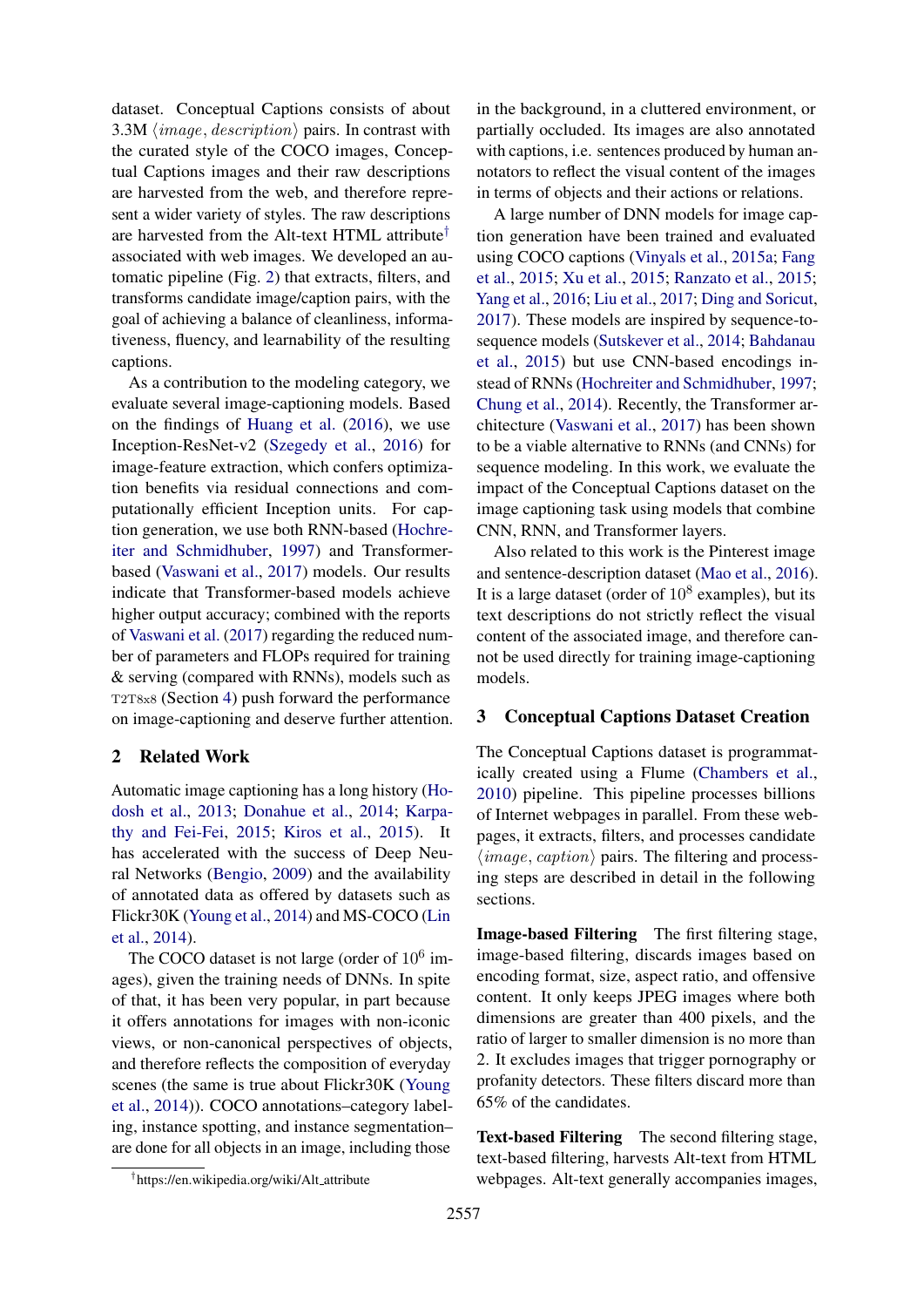

Figure 2: Conceptual Captions pipeline steps with examples and final output.

and intends to describe the nature or the content of the image. Because these Alt-text values are not in any way restricted or enforced to be good image descriptions, many of them have to be discarded, e.g., search engine optimization (SEO) terms, or Twitter hash-tag terms.

We analyze candidate Alt-text using the Google Cloud Natural Language APIs, specifically partof-speech (POS), sentiment/polarity, and pornography/profanity annotations. On top of these annotations, we have the following heuristics:

- a well-formed caption should have a high unique word ratio covering various POS tags; candidates with no determiner, no noun, or no preposition are discarded; candidates with a high noun ratio are also discarded;
- candidates with a high rate of token repetition are discarded;
- capitalization is a good indicator of wellcomposed sentences; candidates where the first word is not capitalized, or with too high capitalized-word ratio are discarded;
- highly unlikely tokens are a good indicator of not desirable text; we use a vocabulary  $V_W$  of 1B token types, appearing at least 5 times in

the English Wikipedia, and discard candidates that contain tokens that are not found in this vocabulary.

- candidates that score too high or too low on the polarity annotations, or trigger the pornography/profanity detectors, are discarded;
- predefined boiler-plate prefix/suffix sequences matching the text are cropped, e.g. "click to enlarge picture", "stock photo"; we also drop text which begins/ends in certain patterns, e.g. "embedded image permalink", "profile photo".

These filters only allow around 3% of the incoming candidates to pass to the later stages.

Image&Text-based Filtering In addition to the separate filtering based on image and text content, we filter out candidates for which none of the text tokens can be mapped to the content of the image. To this end, we use classifiers available via the Google Cloud Vision APIs to assign class labels to images, using an image classifier with a large number of labels (order of magnitude of  $10<sup>5</sup>$ ). Notably, these labels are also 100% covered by the  $V_w$  token types.

Images are generally assigned between 5 to 20 labels, though the exact number depends on the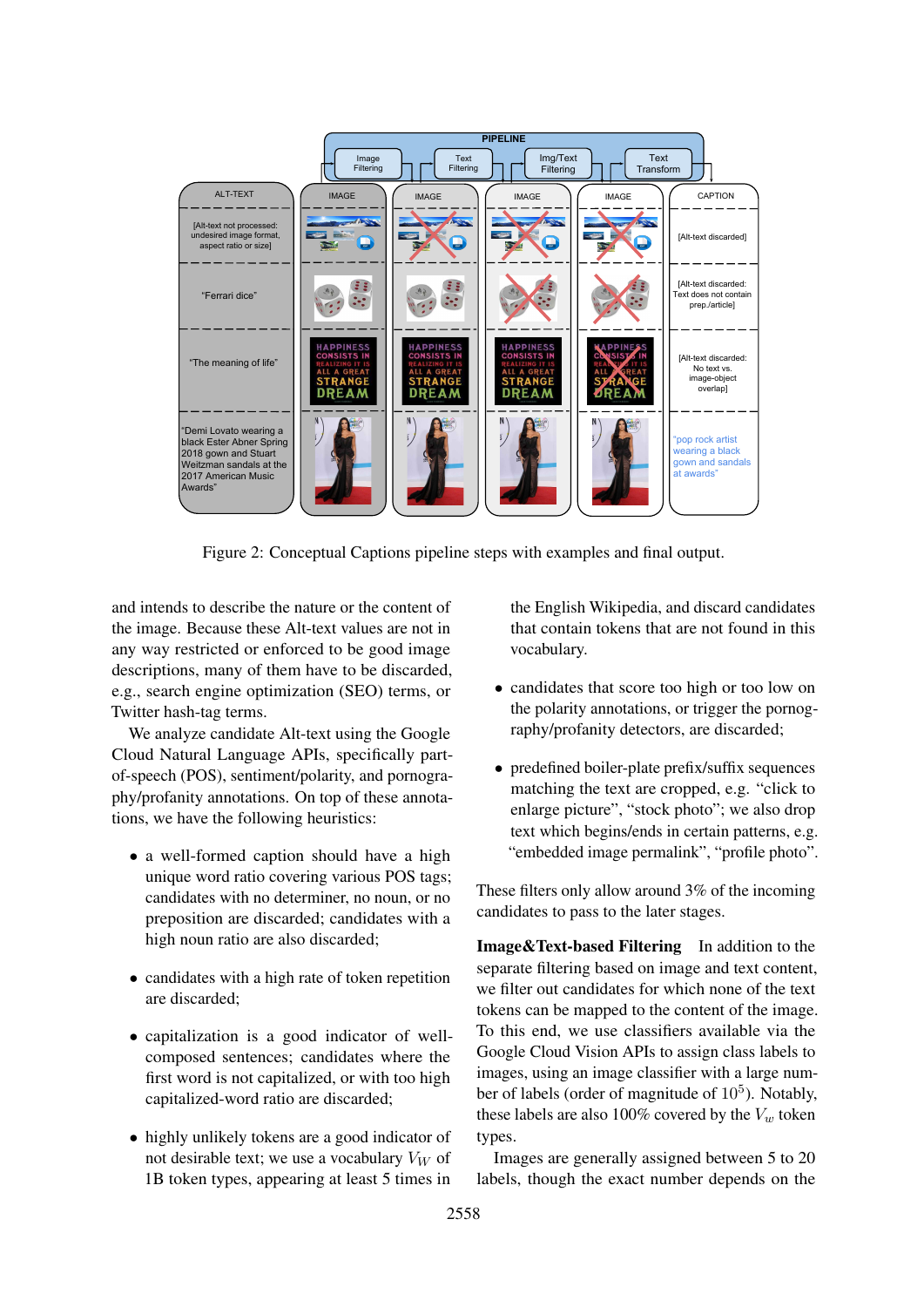| Original Alt-text          | Harrison Ford and Calista Flockhart attend the premiere of 'Hollywood Homicide' at the<br>29th American Film Festival September 5, 2003 in Deauville, France. |
|----------------------------|---------------------------------------------------------------------------------------------------------------------------------------------------------------|
| Conceptual Captions        | actors attend the premiere at festival.                                                                                                                       |
| what-happened              | "Harrison Ford and Calista Flockhart" mapped to "actors"; name, location, and date dropped.                                                                   |
| Original Alt-text          | Side view of a British Airways Airbus A319 aircraft on approach to land with landing gear<br>down - Stock Image                                               |
| <b>Conceptual Captions</b> | side view of an aircraft on approach to land with landing gear down                                                                                           |
| what-happened              | phrase "British Airways Airbus A319 aircraft" mapped to "aircraft"; boilerplate removed.                                                                      |
| Original Alt-text          | Two sculptures by artist Duncan McKellar adorn trees outside the derelict Norwich Union<br>offices in Bristol, UK - Stock Image                               |
| Conceptual Captions        | sculptures by person adorn trees outside the derelict offices                                                                                                 |
| what-happened              | object count (e.g. "Two") dropped; proper noun-phrase hypernymized to "person"; proper-<br>noun modifiers dropped; location dropped; boilerplate removed.     |

Table 1: Examples of Conceptual Captions as derived from their original Alt-text versions.

image. We match these labels against the candidate text, taking into account morphology-based stemming as provided by the text annotation. Candidate  $\langle image, caption \rangle$  pairs with no overlap are discarded. This filter discards around 60% of the incoming candidates.

Text Transformation with Hypernymization In the current version of the dataset, we considered over 5 billion images from about 1 billion English webpages. The filtering criteria above are designed to be high-precision (which comes with potentially low recall). From the original input candidates, only 0.2%  $\langle image, caption \rangle$  pairs pass the filtering criteria described above.

While the remaining candidate captions tend to be appropriate Alt-text image descriptions (see Alt-text in Fig. 1), a majority of these candidate captions contain proper names (people, venues, locations, etc.), which would be extremely difficult to learn as part of the image captioning task. To give an idea of what would happen in such cases, we train an RNN-based captioning model (see Section 4) on non-hypernymized Alt-text data and present an output example in Fig. 3. If automatic determination of person identity, location, etc. is needed, it should be attempted as a separate task and would need to leverage image metainformation about the image (e.g. location).

Using the Google Cloud Natural Language APIs, we obtain named-entity and syntactic-dependency annotations. We then use the Google Knowledge Graph (KG) Search API to match the namedentities to KG entries and exploit the associated hypernym terms. For instance, both "Harrison Ford" and "Calista Flockhart" identify as named-entities,



Alt-text (groundtruth): Jimmy Barnes performs at the Sydney Entertainment Centre

Model output: Singer Justin Bieber performs onstage during the Billboard Music Awards at the MGM

Figure 3: Example of model output trained on clean, non-hypernymized Alt-text data.

so we match them to their corresponding KG entries. These KG entries have "actor" as their hypernym, so we replace the original surface tokens with that hypernym.

The following steps are applied to achieve text transformations:

- noun modifiers of certain types (proper nouns, numbers, units) are removed;
- dates, durations, and preposition-based locations (e.g., "in Los Angeles") are removed;
- named-entities are identified, matched against the KG entries, and substitute with their hypernym;
- resulting coordination noun-phrases with the same head (e.g., "actor and actor") are resolved into a single-head, pluralized form (e.g., "actors");

Around 20% of samples are discarded during this transformation because it can leave sentences too short or inconsistent.

Finally, we perform another round of text analysis and entity resolution to identify concepts with low-count. We cluster all resolved entities (e.g.,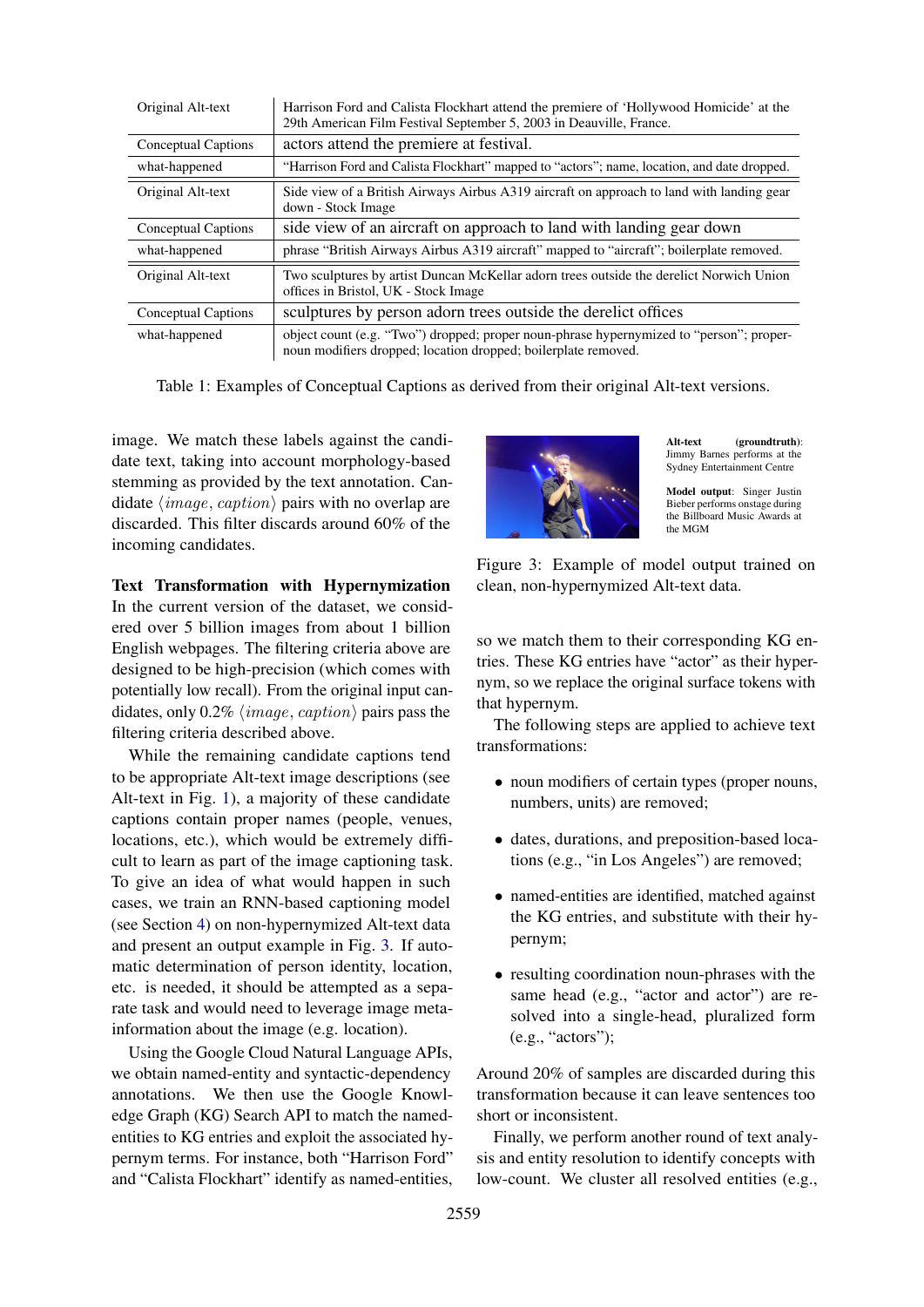"actor", "dog", "neighborhood", etc.) and keep only the candidates for which all detected types have a count of over 100 (around 55% of the candidates). These remaining  $\langle image, caption \rangle$  pairs contain around 16,000 entity types, guaranteed to be well represented in terms of number of examples. Table 1 contains several examples of before/aftertransformation pairs.

Conceptual Captions Quality To evaluate the precision of our pipeline, we consider a random sample of 4K examples extracted from the test split of the Conceptual Captions dataset. We perform a human evaluation on this sample, using the same methodology described in Section 5.4.



Table 2: Human evaluation results on a sample from Conceptual Captions.

The results are presented in Table 2 and show that, out of 3 annotations, over 90% of the captions receive a majority (2+) of GOOD judgments. This indicates that the Conceptual Captions pipeline, though involving extensive algorithmic processing, produces high-quality image captions.

|        | Examples  | Unique | Tokens/Caption |        |        |
|--------|-----------|--------|----------------|--------|--------|
|        |           | Tokens | Mean           | StdDev | Median |
| Train  | 3,318,333 | 51.201 | 10.3           | 4.5    | 9.0    |
| Valid. | 28.355    | 13.063 | 10.3           | 4.6    | 9.0    |
| Test   | 22,530    | 11.731 | 10.1           | 4.5    | 9.0    |

Table 3: Statistics over Train/Validation/Test splits for Conceptual Captions.

We present in Table 3 statistics over the Train/Validation/Test splits for the Conceptual Captions dataset. The training set consists of slightly over 3.3M examples, while there are slightly over 28K examples in the validation set and 22.5K examples in the test set. The size of the training set vocabulary (unique tokens) is 51,201. Note that the test set has been cleaned using human judgements (2+ GOOD), while both the training and validation splits contain all the data, as produced by our automatic pipeline. The mean/stddev/median statistics for tokens-per-caption over the data splits are consistent with each other, at around 10.3/4.5/9.0, respectively.

#### 4 Image Captioning Models

In order to assess the impact of the Conceptual Captions dataset, we consider several image captioning models previously proposed in the literature. These models can be understood using the illustration in Fig. 4, as they mainly differ in the way in which they instantiate some of these components.



Figure 4: The main model components.

There are three main components to this architecture:

- A deep CNN that takes a (preprocessed) image and outputs a vector of image embeddings  $X = (x_1, x_2, ..., x_L).$
- An Encoder module that takes the image embeddings and encodes them into a tensor  $H = f_{enc}(\mathbf{X}).$
- A Decoder model that generates outputs  $z_t =$  $f_{\text{dec}}(\mathbf{Y}_{1:t}, \mathbf{H})$  at each step t, conditioned on **H** as well as the decoder inputs  $Y_{1:t}$ .

We explore two main instantiations of this architecture. One uses RNNs with LSTM cells (Hochreiter and Schmidhuber, 1997) to implement the  $f_{\text{enc}}$  and  $f_{\text{dec}}$  functions, corresponding to the Show-And-Tell (Vinyals et al., 2015b) model. The other uses Transformer self-attention networks (Vaswani et al., 2017) to implement  $f_{\text{enc}}$  and  $f_{\text{dec}}$ . All models in this paper use Inception-ResNet-v2 as the CNN component (Szegedy et al., 2016).

#### 4.1 RNN-based Models

Our instantiation of the RNN-based model is close to the Show-And-Tell (Vinyals et al., 2015b) model.

$$
\mathbf{h}_l \triangleq \text{RNN}_{enc}(\mathbf{x}_l, \mathbf{h}_{l-1}), \text{ and } \mathbf{H} = \mathbf{h}_L,
$$
  

$$
\mathbf{z}_t \triangleq \text{RNN}_{dec}(\mathbf{y}_t, \mathbf{z}_{t-1}), \text{ where } \mathbf{z}_0 = \mathbf{H}.
$$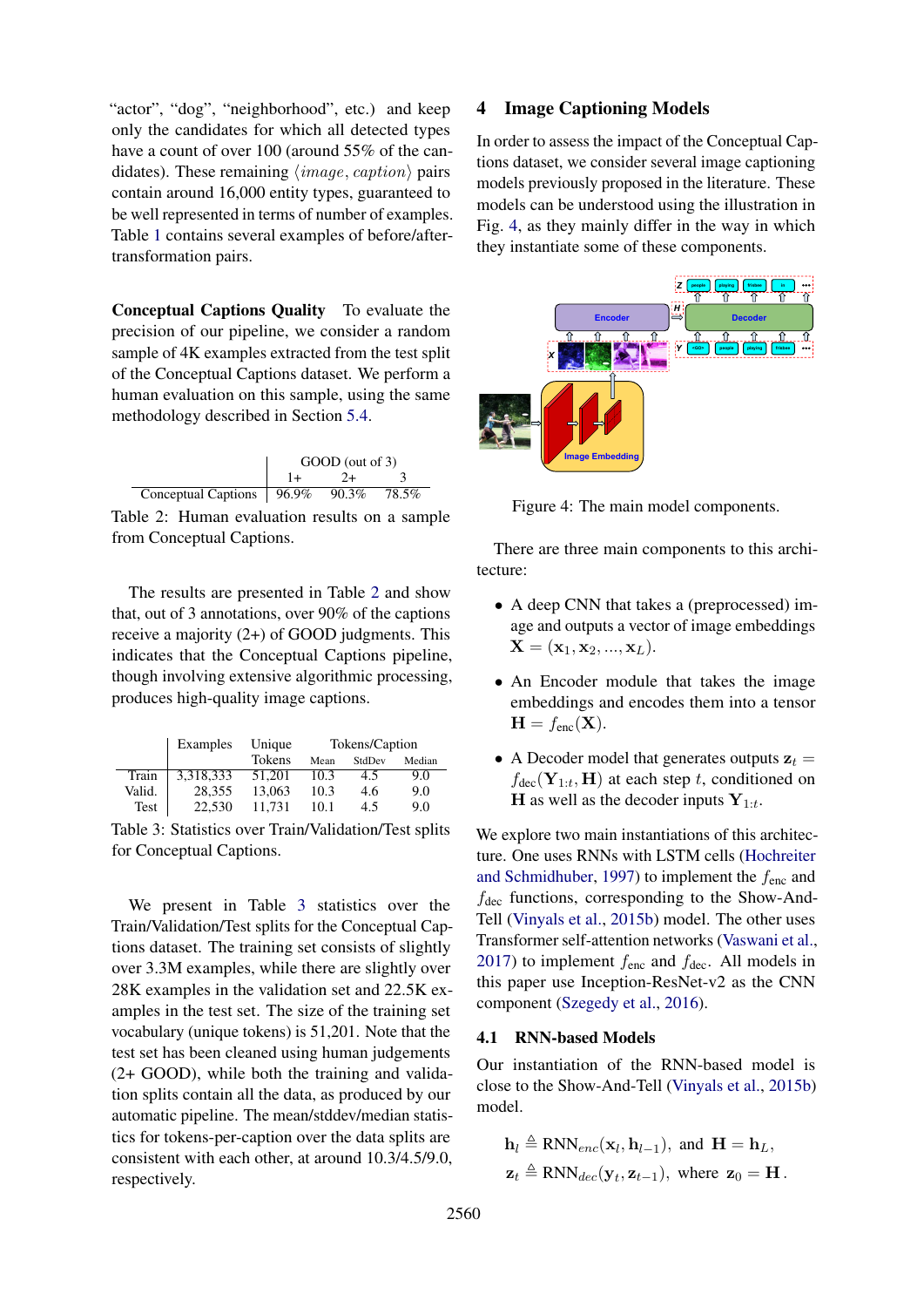In the original Show-And-Tell model, a single image embedding of the entire image is fed to the first cell of an RNN, which is also used for text generation. In our model, a single image embedding is fed to an  $RNN_{enc}$  with only one cell, and then a different  $RNN_{dec}$  is used for text generation. We tried both single image (1x1) embeddings and 8x8 partitions of the image, where each partition has its own embedding. In the 8x8 case, image embeddings are fed in a sequence to the  $RNN_{enc}$ . In both cases, we apply plain RNNs without cross attention, same as the Show-And-Tell model. RNNs with cross attention were used in the Show-Attend-Tell model (Xu et al., 2015), but we find its performance to be inferior to the Show-And-Tell model.

#### 4.2 Transformer Model

In the Transformer-based models, both the encoder and the decoder contain a stack of N layers. We denote the *n*-th layer in the encoder by  $X_n$  =  $\{x_{n,1}, \ldots, x_{n,L}\}\$ , and  $X_0 = X$ ,  $H = X_N$ . Each of these layers contains two sub-layers: a multihead self-attention layer ATTN, and a position-wise feedforward network FFN:

$$
\begin{aligned} \mathbf{x}'_{n,j} = & \mathrm{ATTN}(\mathbf{x}_{n,j},\!\mathbf{X}_n;\!\mathbf{W}^e_q,\!\mathbf{W}^e_k,\!\mathbf{W}^e_v) \\ \triangleq & \mathrm{softmax}(\langle \mathbf{x}_{n,j} \, \mathbf{W}^e_q,\!\mathbf{X}_n \, \mathbf{W}^e_k \rangle) \, \mathbf{X}_n \, \mathbf{W}^e_v \\ \mathbf{x}_{(n+1),j} = & \mathrm{FFN}(\mathbf{x}'_{n,j};\!\mathbf{W}^e_f) \end{aligned}
$$

where  $\mathbf{W}_q^e$ ,  $\mathbf{W}_k^e$ , and  $\mathbf{W}_v^e$  are the encoder weight matrices for query, key, and value transformation in the self-attention sub-layer; and  $\mathbf{W}_f^e$  denotes the encoder weight matrix of the feedforward sub-layer. Similar to the RNN-based model, we consider using a single image embedding (1x1) and a vector of 8x8 image embeddings.

In the decoder, we denote the  $n$ -th layer by  $\mathbf{Z}_n = \{ \mathbf{z}_{n,1}, \dots, \mathbf{z}_{n,T} \}$  and  $\mathbf{Z}_0 = \mathbf{Y}$ . There are two main differences between the decoder and encoder layers. First, the self-attention sub-layer in the decoder is masked to the right, in order to prevent attending to "future" positions (i.e.  $z_{n,j}$  does not attend to  $z_{n,(j+1)}, \ldots, z_{n,T}$ ). Second, in between the self-attention layer and the feedforward layer, the decoder adds a third cross-attention layer that connects  $z_{n,j}$  to the top-layer encoder representation  $\mathbf{H} = \mathbf{X}_N$ .

$$
\begin{aligned} \mathbf{z}_{n,j}^{\prime}=&\text{ATTN}(\mathbf{z}_{n,j},\mathbf{Z}_{n,1:j};\!\mathbf{W}_q^d,\!\mathbf{W}_k^d,\!\mathbf{W}_v^d) \\ \mathbf{z}_{n,j}^{\prime\prime}=&\text{ATTN}(\mathbf{z}_{n,j}^{\prime},\!\mathbf{H};\!\mathbf{W}_q^c,\!\mathbf{W}_k^c,\!\mathbf{W}_v^c) \\ \mathbf{Z}_{(n+1),j}=&\text{FFN}(\mathbf{z}_{n,j}^{\prime\prime};\!\mathbf{W}_f^d) \end{aligned}
$$

where  $\mathbf{W}_q^d$ ,  $\mathbf{W}_k^d$ , and  $\mathbf{W}_v^d$  are the weight matrices for query, key, and value transformation in the decoder self-attention sub-layer;  $\mathbf{W}_q^c$ ,  $\mathbf{W}_k^c$ ,  $\mathbf{W}_v^c$  are the corresponding decoder weight matrices in the cross-attention sub-layer; and  $\mathbf{W}_f^d$  is the decoder weight matrix of the feedforward sub-layer.

The Transformer-based models utilize position information at the embedding layer. In the 8x8 case, the 64 embedding vectors are serialized to a 1D sequence with positions from  $[0, \ldots, 63]$ . The position information is modeled by applying sine and cosine functions at each position and with different frequencies for each embedding dimension, as in (Vaswani et al., 2017), and subsequently added to the embedding representations.

#### 5 Experimental Results

In this section, we evaluate the impact of using the Conceptual Captions dataset (referred to as 'Conceptual' in what follows) for training image captioning models. To this end, we train the models described in Section 4 under two experimental conditions: using the training & development sets provided by the COCO dataset (Lin et al., 2014), versus training & development sets using the Conceptual dataset. We quantitatively evaluate the resulting models using three different test sets: the blind COCO-C40 test set (indomain for COCO-trained models, out-of-domain for Conceptual-trained models); the Conceptual test set (out-of-domain for COCO-trained models, in-domain for Conceptual-trained models); and the Flickr (Young et al., 2014) 1K test set (outof-domain for both COCO-trained models and Conceptual-trained models).

#### 5.1 Dataset Details

COCO Image Captions The COCO image captioning dataset is normally divided into 82K images for training, and 40K images for validation. Each of these images comes with at least 5 groundtruth captions. Following standard practice, we combine the training set with most of the validation dataset for training our model, and only hold out a subset of 4K images for validation.

Conceptual Captions The Conceptual Captions dataset contains around 3.3M images for training, 28K for validation and 22.5K for the test set. For more detailed statistics, see Table 3.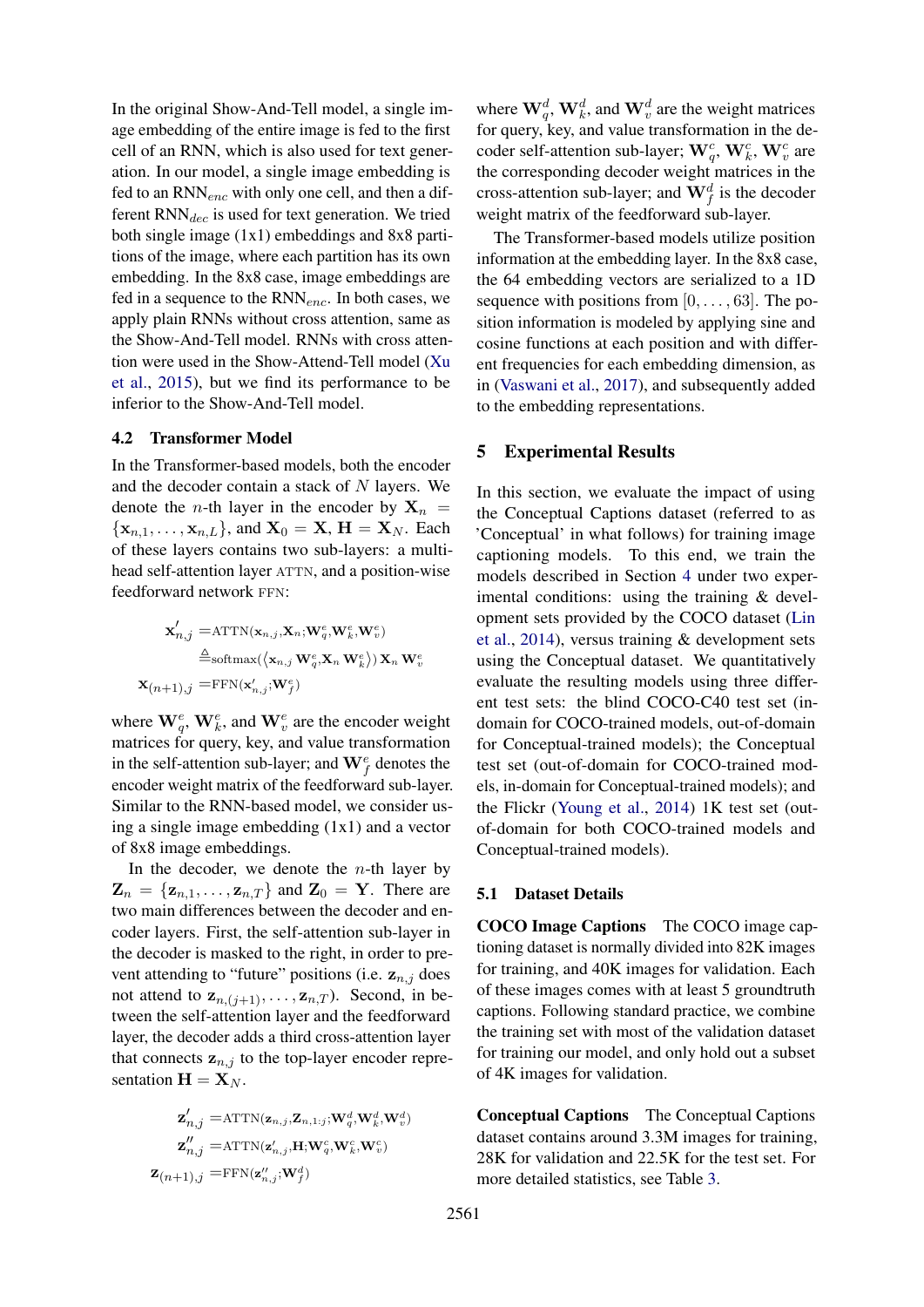

Figure 5: Side by side comparison of model outputs under two training conditions. Conceptual-based models (lower half) tend to hallucinate less, are more expressive, and handle well a larger variety of images. The two images in the middle are from Flickr; the other two are from Conceptual Captions.

## 5.2 Experimental Setup

Image Preprocessing Each input image is first preprocessed by random distortion and cropping (using a random ratio from 50%∼100%). This prevents models from overfitting individual pixels of the training images.

Encoder-Decoder For RNN-based models, we use a 1-layer, 512-dim LSTM as the RNN cell. For the Transformer-based models, we use the default setup from (Vaswani et al., 2017), with  $N = 6$ encoder and decoder layers, a hidden-layer size of 512, and 8 attention heads.

Text Handling Training captions are truncated to maximum 15 tokens. We use a token type mincount of 4, which results in around 9,000 token types for the COCO dataset, and around 25,000 token types for the Conceptual Captions dataset. All other tokens are replaced with special token  $\langle$ UNK $\rangle$ . The word embedding matrix has size 512 and is tied to the output projection matrix.

Optimization All models are trained using MLE loss and optimized using Adagrad (Duchi et al., 2011) with learning rate 0.01. Mini-batch size is 25. All model parameters are trained for a total number of 5M steps, with batch updates asynchronously distributed across 40 workers. The final model is selected based on the best CIDEr score on the development set for the given training condition.

Inference During inference, the decoder prediction of the previous position is fed to the input of the next position. We use a beam search of beam

size 4 to compute the most likely output sequence.

### 5.3 Qualitative Results

Before we present the numerical results for our experiments, we discuss briefly the patterns that we have observed.

One difference between COCO-trained models and Conceptual-trained models is their ability to use the appropriate natural language terms for the entities in an image. For the left-most image in Fig. 5, COCO-trained models use "group of men" to refer to the people in the image; Conceptualbased models use the more appropriate and informative term "graduates". The second image, from the Flickr test set, makes this even more clear. The Conceptual-trained T2T8x8 model is perfectly rendering the image content as "the cloister of the cathedral". None of the other models come close to producing such an accurate description.

A second difference is that COCO-trained models often seem to hallucinate objects. For instance, they hallucinate "front of building" for the first image, "clock and two doors" for the second, and "birthday cake" for the third image. In contrast, Conceptual-trained models do not seem to have this problem. We hypothesize that the hallucination issue for COCO-based models comes from the high correlations present in the COCO data (e.g., if there is a kid at a table, there is also cake). This high degree of correlation in the data does not allow the captioning model to correctly disentangle and learn representations at the right level of granularity.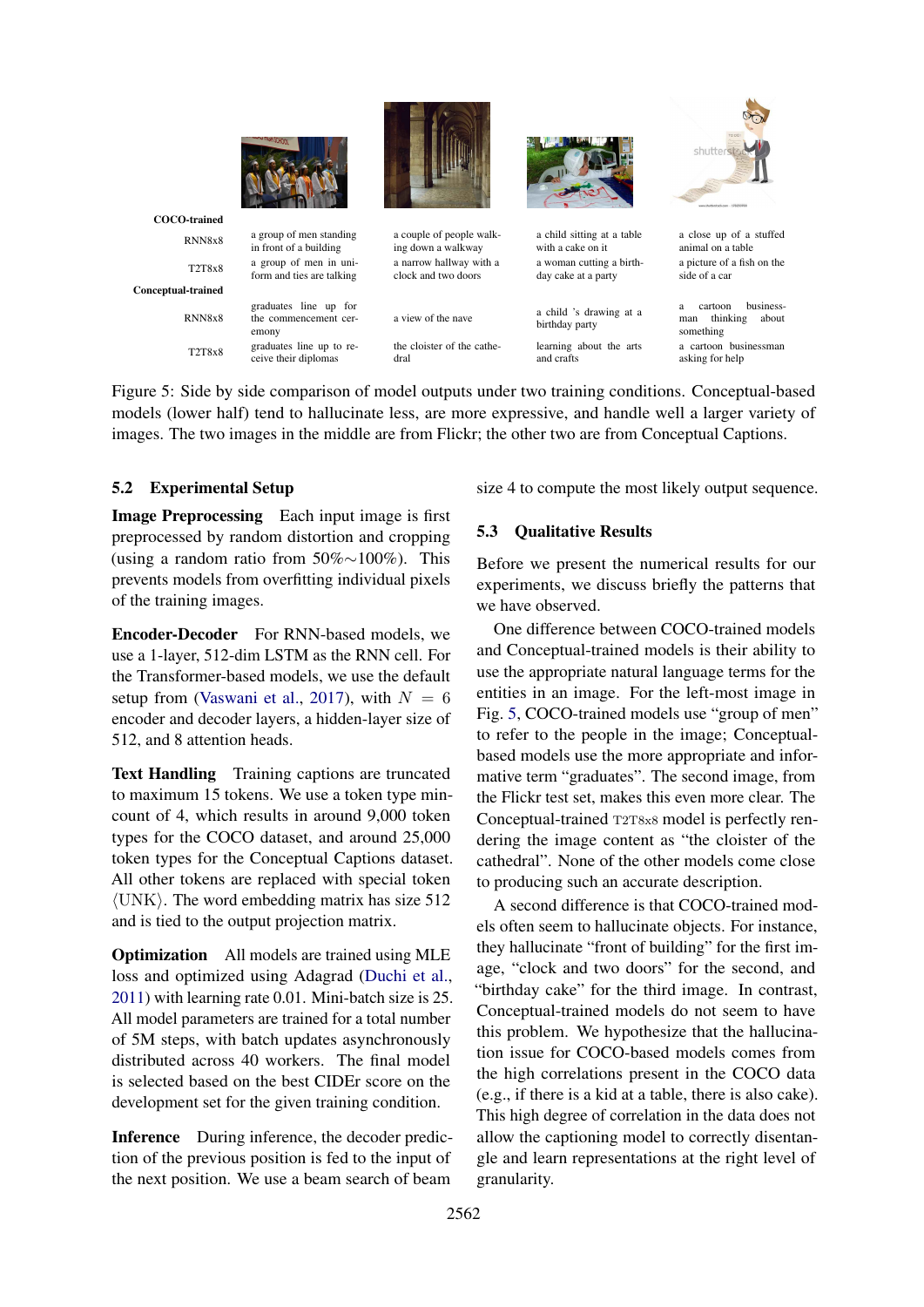| Model  | Training   | $+$   | $2+$  | 3+    |
|--------|------------|-------|-------|-------|
| RNN8x8 | COCO       | 0.390 | 0.276 | 0.173 |
| T2T8x8 | COCO       | 0.478 | 0.362 | 0.275 |
| RNN8x8 | Conceptual | 0.571 | 0.418 | 0.277 |
| T2T8x8 | Conceptual | 0.659 | 0.506 | 0.355 |

Table 4: Human eval results on Flickr 1K Test.

A third difference is the resilience to a large spectrum of image types. COCO only contains natural images, and therefore a cartoon image like the fourth one results in massive hallucination effects for COCO-trained models ("stuffed animal", "fish", "side of car"). In contrast, Conceptual-trained models handle such images with ease.

#### 5.4 Quantitative Results

In this section, we present quantitative results on the quality of the outputs produced by several image captioning models. We present both automatic evaluation results and human evaluation results.

#### 5.4.1 Human Evaluation Results

For human evaluations, we use a pool of professional raters (tens of raters), with a double-blind evaluation condition. Raters are asked to assign a GOOD or BAD label to a given  $\langle image, caption \rangle$ input, using just common-sense judgment. This approximates the reaction of a typical user, who normally would not accept predefined notions of GOOD vs. BAD. We ask 3 separate raters to rate each input pair and report the percentage of pairs that receive k or more  $(k+)$  GOOD annotations.

In Table 4, we report the results on the Flickr 1K test set. This evaluation is out-of-domain for both training conditions, so all models are on relatively equal footing. The results indicate that the Conceptual-based models are superior. In 50.6% (for the T2T8x8 model) of cases, a majority of annotators (2+) assigned a GOOD label. The results also indicate that the Transformer-based models are superior to the RNN-based models by a good margin, by over 8-points (for 2+) under both COCO and Conceptual training conditions.

| Model  | Training   | <b>CIDE</b> r | <b>ROUGE-L</b> | <b>METEOR</b> |
|--------|------------|---------------|----------------|---------------|
| RNN1x1 | COCO       | 1.021         | 0.694          | 0.348         |
| RNN8x8 | COCO       | 1.044         | 0.698          | 0.354         |
| T2T1x1 | COCO       | 1.032         | 0.700          | 0.358         |
| T2T8x8 | COCO       | 1.032         | 0.700          | 0.356         |
| RNN1x1 | Conceptual | 0.403         | 0.445          | 0.191         |
| RNN8x8 | Conceptual | 0.410         | 0.437          | 0.189         |
| T2T1x1 | Conceptual | 0.348         | 0.403          | 0.171         |
| T2T8x8 | Conceptual | 0.345         | 0.400          | 0.170         |

Table 5: Auto metrics on the COCO C40 Test.

| Model  | Training    | CIDEr | <b>ROUGE-L</b> | <b>SPICE</b> |
|--------|-------------|-------|----------------|--------------|
| RNN1x1 | <b>COCO</b> | 0.183 | 0.149          | 0.062        |
| RNN8x8 | <b>COCO</b> | 0.191 | 0.152          | 0.065        |
| T2T1x1 | COCO        | 0.184 | 0.148          | 0.062        |
| T2T8x8 | COCO        | 0.190 | 0.151          | 0.064        |
| RNN1x1 | Conceptual  | 1.351 | 0.326          | 0.235        |
| RNN8x8 | Conceptual  | 1.401 | 0.330          | 0.240        |
| T2T1x1 | Conceptual  | 1.588 | 0.331          | 0.254        |
| T2T8x8 | Conceptual  | 1.676 | 0.336          | 0.257        |

Table 6: Auto metrics on the 22.5K Conceptual Captions Test set.

| Model  | Training   | <b>CIDE</b> r | <b>ROUGE-L</b> | <b>SPICE</b> |
|--------|------------|---------------|----------------|--------------|
| RNN1x1 | COCO       | 0.340         | 0.414          | 0.101        |
| RNN8x8 | COCO       | 0.356         | 0.413          | 0.103        |
| T2T1x1 | COCO       | 0.341         | 0.404          | 0.101        |
| T2T8x8 | COCO       | 0.359         | 0.416          | 0.103        |
| RNN1x1 | Conceptual | 0.269         | 0.310          | 0.076        |
| RNN8x8 | Conceptual | 0.275         | 0.309          | 0.076        |
| T2T1x1 | Conceptual | 0.226         | 0.280          | 0.068        |
| T2T8x8 | Conceptual | 0.227         | 0.277          | 0.066        |

Table 7: Auto metrics on the Flickr 1K Test.

## 5.4.2 Automatic Evaluation Results

In this section, we report automatic evaluation results, using established image captioning metrics.

For the COCO C40 test set (Fig. 5), we report the numerical values returned by the COCO online evaluation server<sup> $\ddagger$ </sup>, using the CIDEr (Vedantam et al., 2015), ROUGE-L (Lin and Och, 2004), and METEOR (Banerjee and Lavie, 2005) metrics. For Conceptual Captions (Fig. 6) and Flickr (Fig. 7) test sets, we report numerical values for the CIDEr, ROUGE-L, and SPICE (Anderson et al., 2016)<sup>§</sup>. For all metrics, higher number means closer distance between the candidates and the groundtruth captions.

The automatic metrics are good at detecting invs out-of-domain situations. For COCO-models tested on COCO, the results in Fig. 5 show CIDEr scores in the 1.02-1.04 range, for both RNN- and Transformer-based models; the scores drop in the 0.35-0.41 range (CIDEr) for the Conceptual-based models tested against COCO groundtruth. For Conceptual-models tested on the Conceptual Captions test set, the results in Fig. 6 show scores as high as 1.468 CIDEr for the T2T8x8 model, which corroborates the human-eval results for the Transformer-based models being superior to the RNN-based models; the scores for the COCObased models tested against Conceptual Captions groundtruth are all below 0.2 CIDEr.

The automatic metrics fail to corroborate the

<sup>‡</sup> http://mscoco.org/dataset/#captions-eval. § https://github.com/tylin/coco-caption.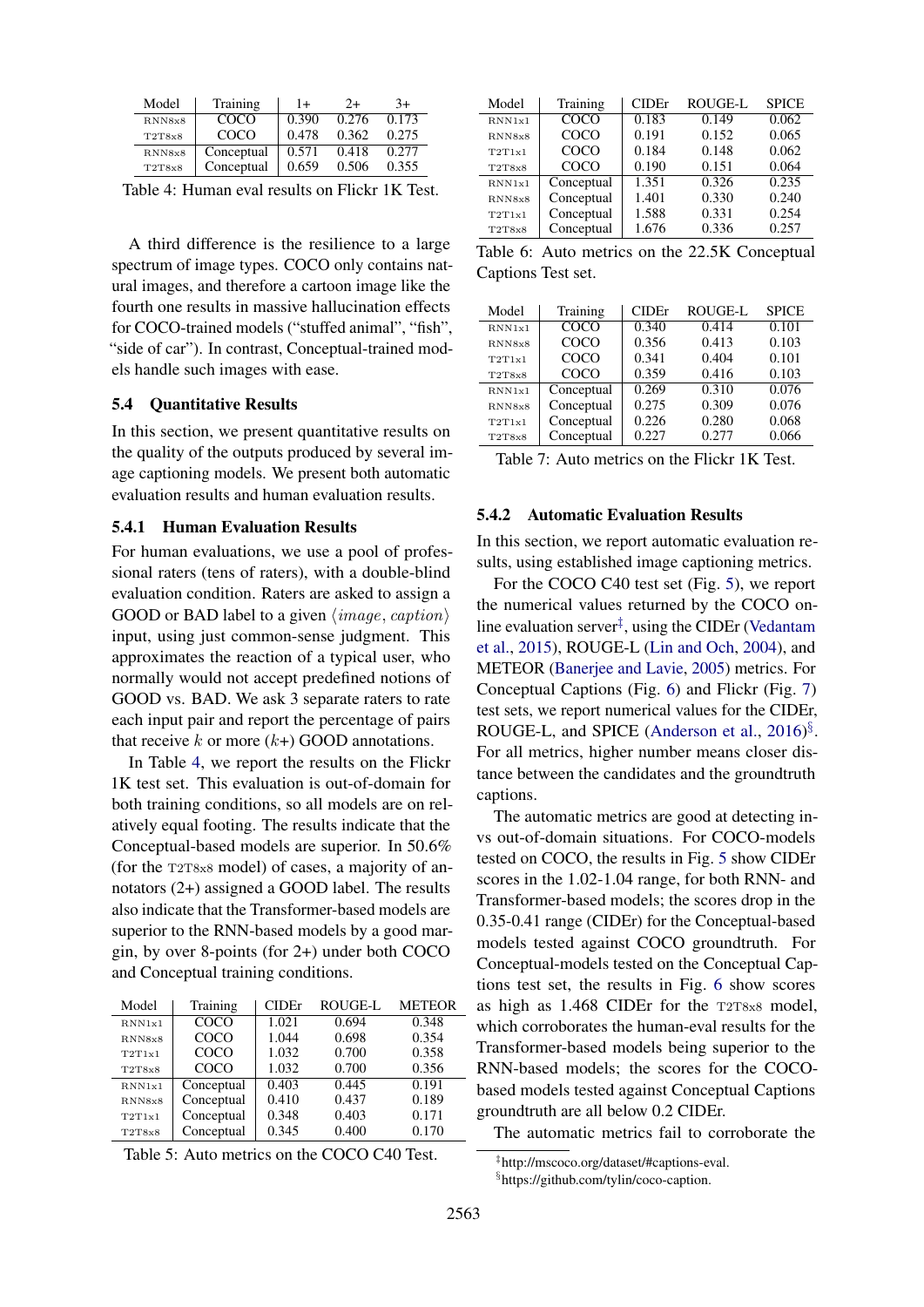human evaluation results. According to the automatic metrics, the COCO-trained models are superior to the Conceptual-trained models (CIDEr scores in the mid-0.3 for the COCO-trained condition, versus mid-0.2 for the Conceptual-trained condition), and the RNN-based models are superior to Transformer-based models. Notably, these are the same metrics which score humans lower than the methods that won the COCO 2015 challenge (Vinyals et al., 2015a; Fang et al., 2015), despite the fact that humans are still much better at this task. The failure of these metrics to align with the human evaluation results casts again grave doubts on their ability to drive progress in this field. A significant weakness of these metrics is that hallucination effects are under-penalized (a small precision penalty for tokens with no correspondent in the reference), compared to human judgments that tend to dive dramatically in the presence of hallucinations.

#### 6 Conclusions

We present a new image captioning dataset, Conceptual Captions, which has several key characteristics: it has around 3.3M examples, an order of magnitude larger than the COCO image-captioning dataset; it consists of a wide variety of images, including natural images, product images, professional photos, cartoons, drawings, etc.; and, its captions are based on descriptions taken from original Alt-text attributes, automatically transformed to achieve a balance between cleanliness, informativeness, and learnability.

We evaluate both the quality of the resulting image/caption pairs, as well as the performance of several image-captioning models when trained on the Conceptual Captions data. The results indicate that such models achieve better performance, and avoid some of the pitfalls seen with COCO-trained models, such as object hallucination. We hope that the availability of the Conceptual Captions dataset will foster considerable progress on the automatic image-captioning task.

#### **References**

- Peter Anderson, Basura Fernando, Mark Johnson, and Stephen Gould. 2016. SPICE: semantic propositional image caption evaluation. In *ECCV*.
- D. Bahdanau, K. Cho, and Y. Bengio. 2015. Neural machine translation by jointly learning to align and translate. In *Proceedings of ICLR*.
- Satanieev Baneriee and Alon Lavie. 2005. METEOR: An automatic metric for MT evaluation with improved correlation with human judgments. In *Proceedings of the ACL Workshop on intrinsic and extrinsic evaluation measures for machine translation and/or summarization*.
- Yoshua Bengio. 2009. Learning deep architectures for ai. *Found. Trends Mach. Learn.* 2(1):1–127.
- Raffaella Bernardi, Ruket Cakici, Desmond Elliott, Aykut Erdem, Erkut Erdem, Nazli Ikizler-Cinbis, Frank Keller, Adrian Muscat, and Barbara Plank. 2016. Automatic description generation from images: A survey of models, datasets, and evaluation measures. *JAIR* 55.
- Craig Chambers, Ashish Raniwala, Frances Perry, Stephen Adams, Robert Henry, Robert Bradshaw, and Nathan. 2010. Flumejava: Easy, efficient data-parallel pipelines. In *ACM SIGPLAN Conference on Programming Language Design and Implementation (PLDI)*. 2 Penn Plaza, Suite 701 New York, NY 10121-0701, pages 363–375. http://dl.acm.org/citation.cfm?id=1806638.
- Junyoung Chung, Caglar Gulcehre, KyungHyun Cho, and Yoshua Bengio. 2014. Empirical evaluation of gated recurrent neural networks on sequence modeling. *arXiv preprint arXiv:1412.3555* .
- J. Deng, W. Dong, R. Socher, L.-J. Li, K. Li, and L. Fei-Fei. 2009. ImageNet: A large-scale hierarchical image database. In *CVPR*.
- Nan Ding and Radu Soricut. 2017. Cold-start reinforcement learning with softmax policy gradients. In *NIPS*.
- Jeff Donahue, Lisa Anne Hendricks, Sergio Guadarrama, Marcus Rohrbach, Subhashini Venugopalan, Kate Saenko, and Trevor Darrell. 2014. Long-term recurrent convolutional networks for visual recognition and description. In *Proc. of IEEE Conference on Computer Vision and Pattern Recognition (CVPR)*.
- John Duchi, Elad Hazan, and Yoram Singer. 2011. Adaptive subgradient methods for online learning and stochastic optimization. *Journal of Machine Learning Research* 12(Jul):2121–2159.
- Hao Fang, Saurabh Gupta, Forrest Iandola, Rupesh Srivastava, Li Deng, Piotr Dollár, Jianfeng Gao, Xiaodong He, Margaret Mitchell, John Platt, et al. 2015. From captions to visual concepts and back. In *Proc. of IEEE Conference on Computer Vision and Pattern Recognition (CVPR)*.
- Sepp Hochreiter and Jürgen Schmidhuber. 1997. Long short-term memory. *Neural computation* 9(8):1735– 1780.
- Micah Hodosh, Peter Young, and Julia Hockenmaier. 2013. Framing image description as a ranking task: Data, models and evaluation metrics. *JAIR* .